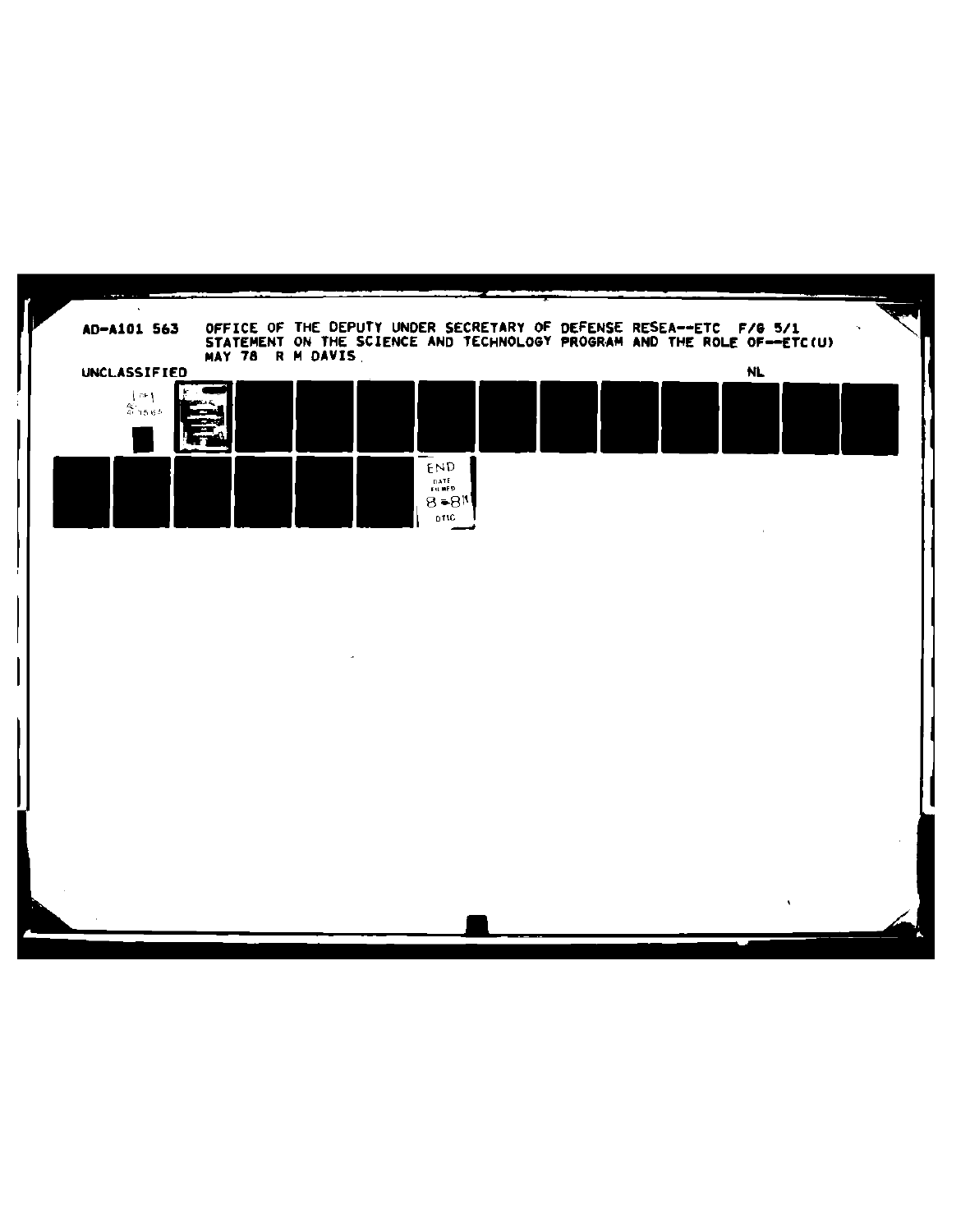# A101563

।<br>‱⊌∸

DISTRIBUTION STATEMENT Approved for public rela

 $\ddot{\phantom{a}}$ 

كالمتلألة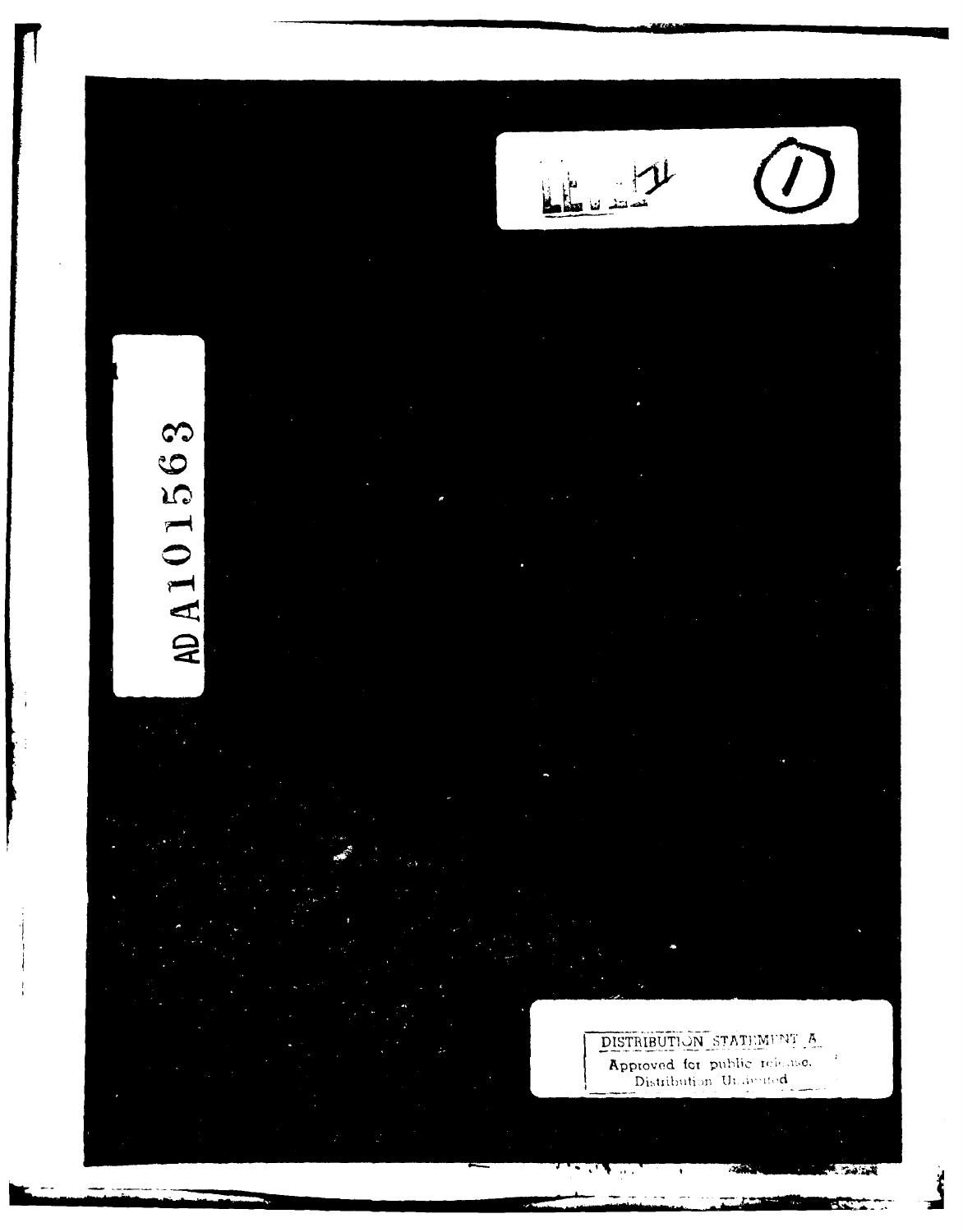Accession For **'NTIS** GPA&I DTIC TAB<br>Unannounced Just if *i* cation  $By$  lex  $U$ s. on Ei Distribution/ Availability Codes Avail and/or  $\mathsf{Dist}$  $\begin{array}{c} \text{Special} \\ \hline \end{array}$   $\begin{array}{c} \begin{array}{c} \end{array}$  **STATEMENT ON** Ĥ THE **SCIENCI AND TECHNOLOGY** PROGRAM **AND** THE **ROLE OF DEPARTMENT OF DEFENSE LABORATORIES**  $2999$ Ŕ٧ DR. **RUTH M. /DAVIS** يلابيه **DEPUTY UNDER SECRETARY OF DEFENSE FOR** RESEARCH **AND, ADVANCED tECHNOLOGY** BEFORE THE **FOSSIL AND NUCLEAR ENERGY** RESEARCH, **DEVELOPMENT AND DEMONSTRATION SUBCOMMITTEE** OF THE **SCIENCE AND TECHNOLOGY** COMMITTEE OF THE **HOUSE** OF REPRESENTATIVES **95TH CONGRESS, SECOND SESSION**  $\sim$ ELECTE  $(12)17$ **16 MAY 19978 WA** JUL 20 1981 DISTRIBUTION STATEMENT A Appreved for public releasel lightion Unlimited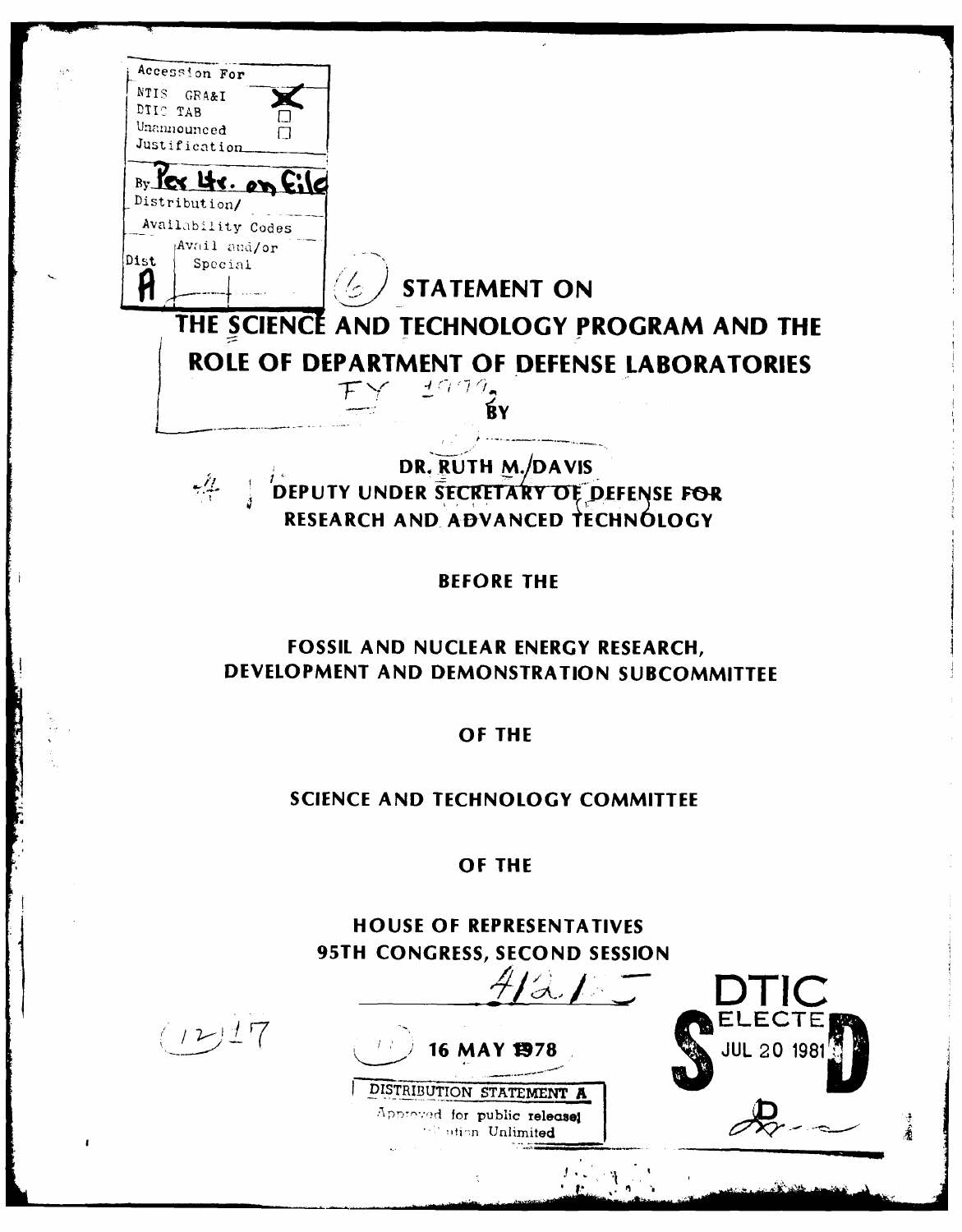THE DEPARTMENT OF **DEFENSE SCIENCE AND TECHNOLOGY** PROGRAM **AND** THE ROLE OF DEPARTMENT OF **DEFENSE** LABORATORIES FY **1979** Statement **by** Dr. Ruth M. Davis Deputy Under Secretary of Defense for Research and Advanced Technology To the Subcommittee on Fossil and Nuclear Energy Research, Development, and Demonstration **Of** the Committee on Science and Technology House of Representatives, **95LU** Congress, Second Session **16** May **1978**

Mr. Chairman and Members of the Committee,

**Charles Comment des Schleiben** 

One of our nation's greatest strengths is its sustained scientific **and** technological vigor. This national strength is key to our continuing national security as it is to the performance advantage of **U.S.** military forces and weapons systems, and the technological advantage of **U.S.** military R&D capabilities over potential adversaries. The Department of Defense (DoD) Science and Technology Program piovides the foundation for such military technological superiority. It is the source of the ideas and inventiveness which lead to new weapons systems, to the improvement of existing systems and to the integration of disparate development and equipment units into the coherent systems which underlie our military strength.

The DoD Science and Technology Program covers the spectrum of critical military technologies from munitions, guidance and control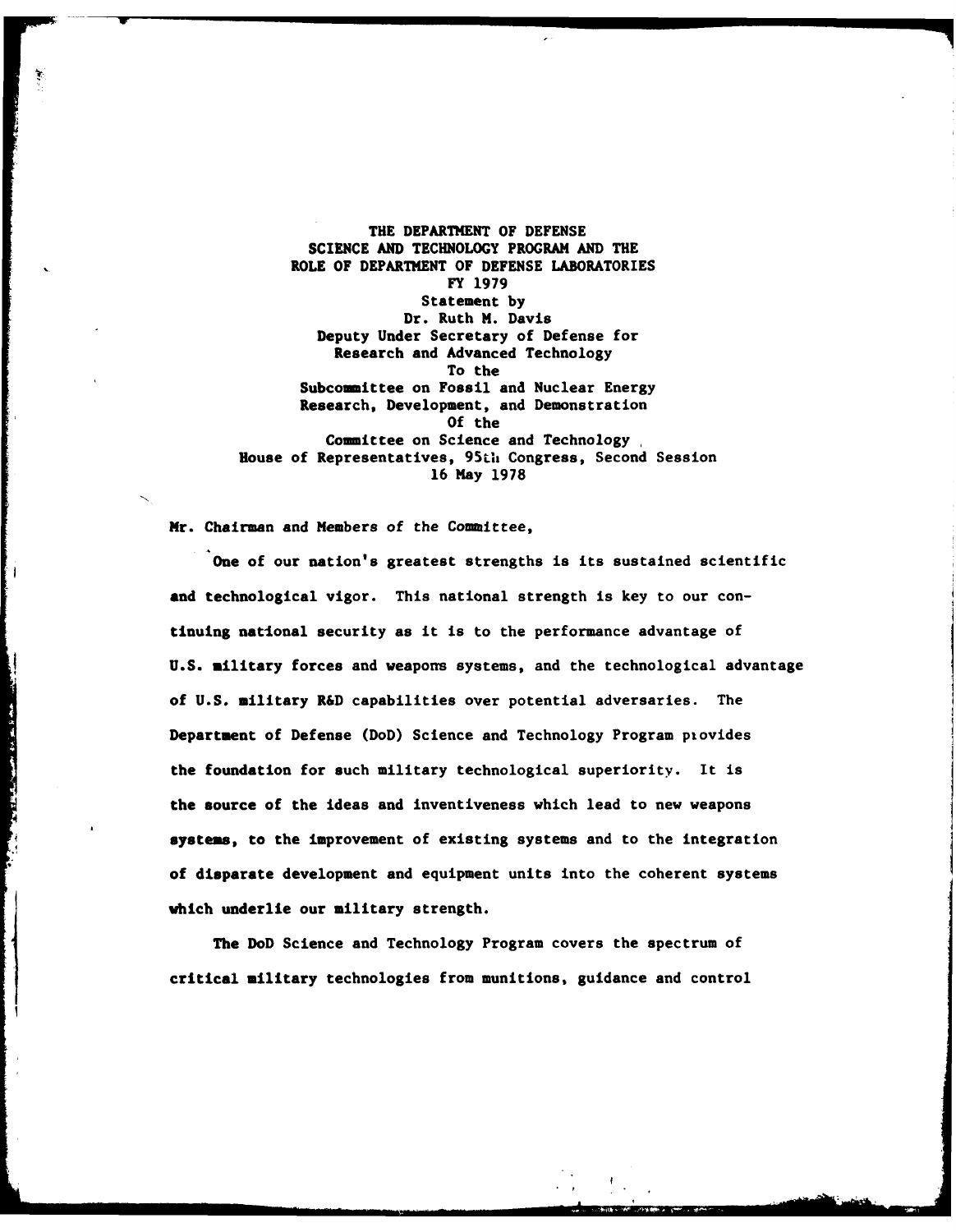and electronics through materials, mathematics and physics, through oceanographic **and** environmental sciences to chemical and biological defense and to the vital areas of training, safety, food and life sciences.

The DoD Science and Technology Program includes efforts in the **areas** of Research, Exploratory Development and Advanced Technology Demonstrations. For management purposes, the program is divided into 24 separate technical areas (such as aircraft propulsion, electronic varfare and environmental sciences) as-shown in-fgure **I** and grouped into **3** major components; namely, Engineering Technology, Electronics and Physical Sciences and Environmental and Life Sciences. $<$ 

The work is performed **by** a combination of **78** in-house research and development activities, **150-175** universities and a wide segment of -industry. The total program budget request is approximately **\$2.6** billion in FY **1979.**

### **A.** PARTICIPATING IN **THE SCIENCE AND TECHNOLOGY** PROGRAM

大学 あいまん あいまい あいま

In FY **1977,** in the DoD Research Program (about **18** percent of the Science and Technology Program), some 40 percent of the work was carried out **by** DoD in-house laboratories, 40 percent **by** universities and 20 percent by industry and nonprofit organizations. As would be expected, this program balance shifts increasingly from universities through the this program balance shifts increasingly from universities through the DoD laboratories to industry during the progression from Research through Exploratory Development to the Advanced Technology Demonstration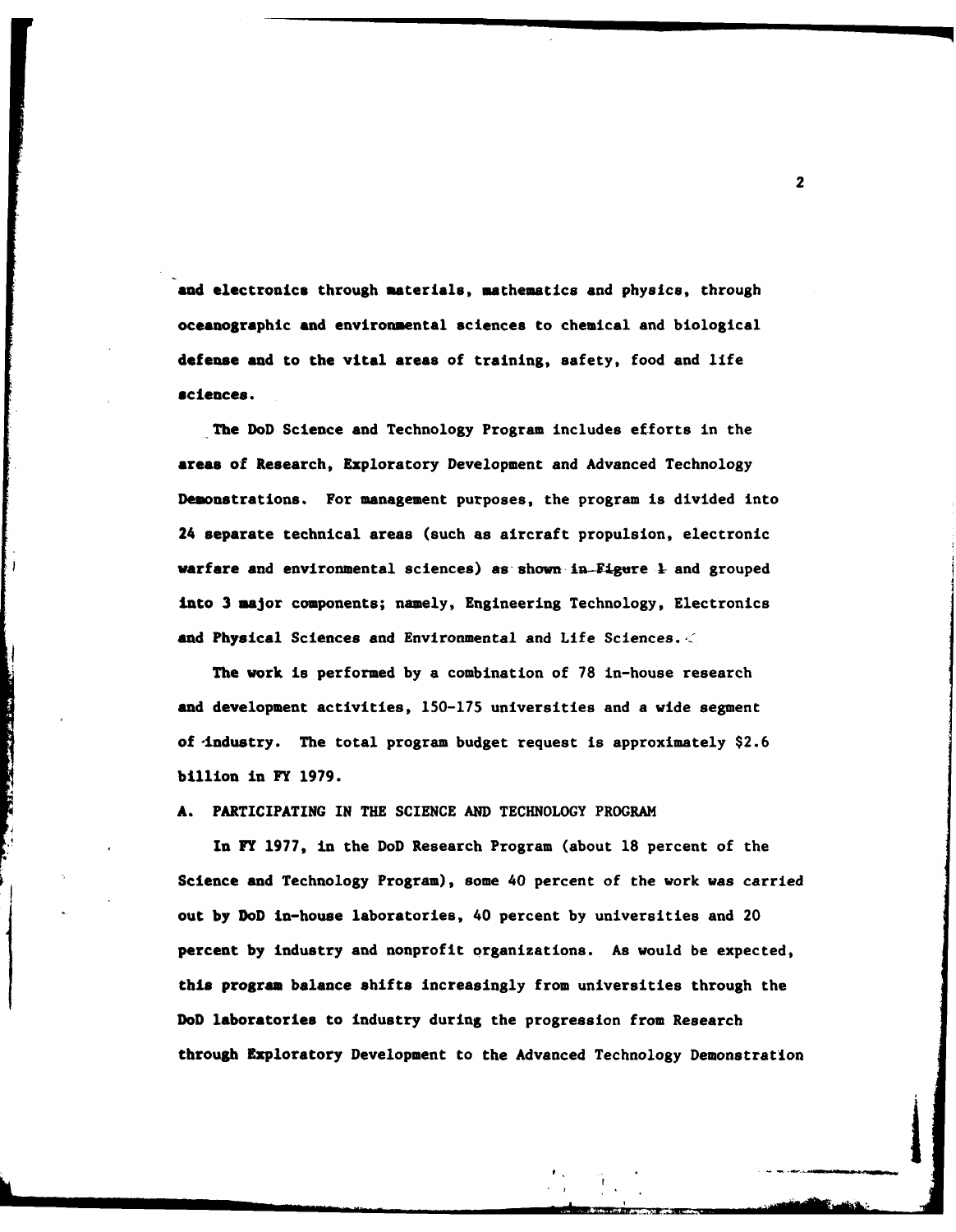# Figure **1**

 $\overline{ }$ 

# The Technology Areas of the DoD Science and Technology Program with Associated Funding (Dollars in Millions)

|    | Technology Area                                                              | FY 77         | FY 78 | FY 79             |
|----|------------------------------------------------------------------------------|---------------|-------|-------------------|
|    | Propulsion for Missiles and Space                                            | 46            | 52    | 66                |
|    | Aeronautical Vehicle                                                         | 106           | 108   | 113               |
|    | Aircraft Propulsion                                                          | 93            | 99    | 113               |
|    | Guided Missiles and Rockets                                                  | 76            | 78    | 99                |
|    | Guns                                                                         | 79            | 85    | 94                |
|    | Torpedoes and other Underseas Warfare<br>Weaponry                            | 23            | 19    | 21                |
|    | Landmines, Landmine Countermeasures<br>and Barriers                          | 13            | 18    | 18                |
|    | Ocean Vehicles                                                               | 114           | 118   | 138               |
|    | Land Mobility                                                                | 26            | 26    | 47                |
|    | Materials and Structures                                                     | 114           | 121   | 129               |
|    | Bombs and Clusters                                                           | $\mathbf{11}$ | 10    | 11                |
|    | Research                                                                     | 338           | 370   | 419               |
|    | Electronic Devices                                                           | 59            | 62    | 68                |
|    | Electronic Warfare                                                           | 46            | 55    | 6.1               |
|    | Search                                                                       | 90            | 93    | 99                |
|    | Target Exploitation                                                          | 34            | 38    | 28                |
|    | Command and Control                                                          | 44            | 45    | 57                |
|    | Communications                                                               | 14            | 16    | 19                |
|    | Information Processing                                                       | 19            | 17    | $22 \overline{ }$ |
|    | Medicine and Life Sciences                                                   | 116           | 126   | 141               |
|    | Training and Personnel                                                       | 82            | 91    | 103               |
| ċ. | Environmental Quality Research and<br>Development                            | 33            | 29    | 32                |
| ۰. | Environmental Sciences                                                       | 122           | 139   | 146               |
|    | Chemical Warfare and Chemical-Biological<br>Defense Research and Development | 39            | 37    | 50                |
|    |                                                                              |               |       |                   |
|    | TOTAL                                                                        | 1737          | 1852  | 2096              |

 $\begin{aligned} \mathcal{L}_{\text{max}}(\mathbf{X}) = \mathcal{L}_{\text{max}}(\mathbf{X}) \end{aligned}$ 

H

The Company of the Company of

 $\mathbf{3}$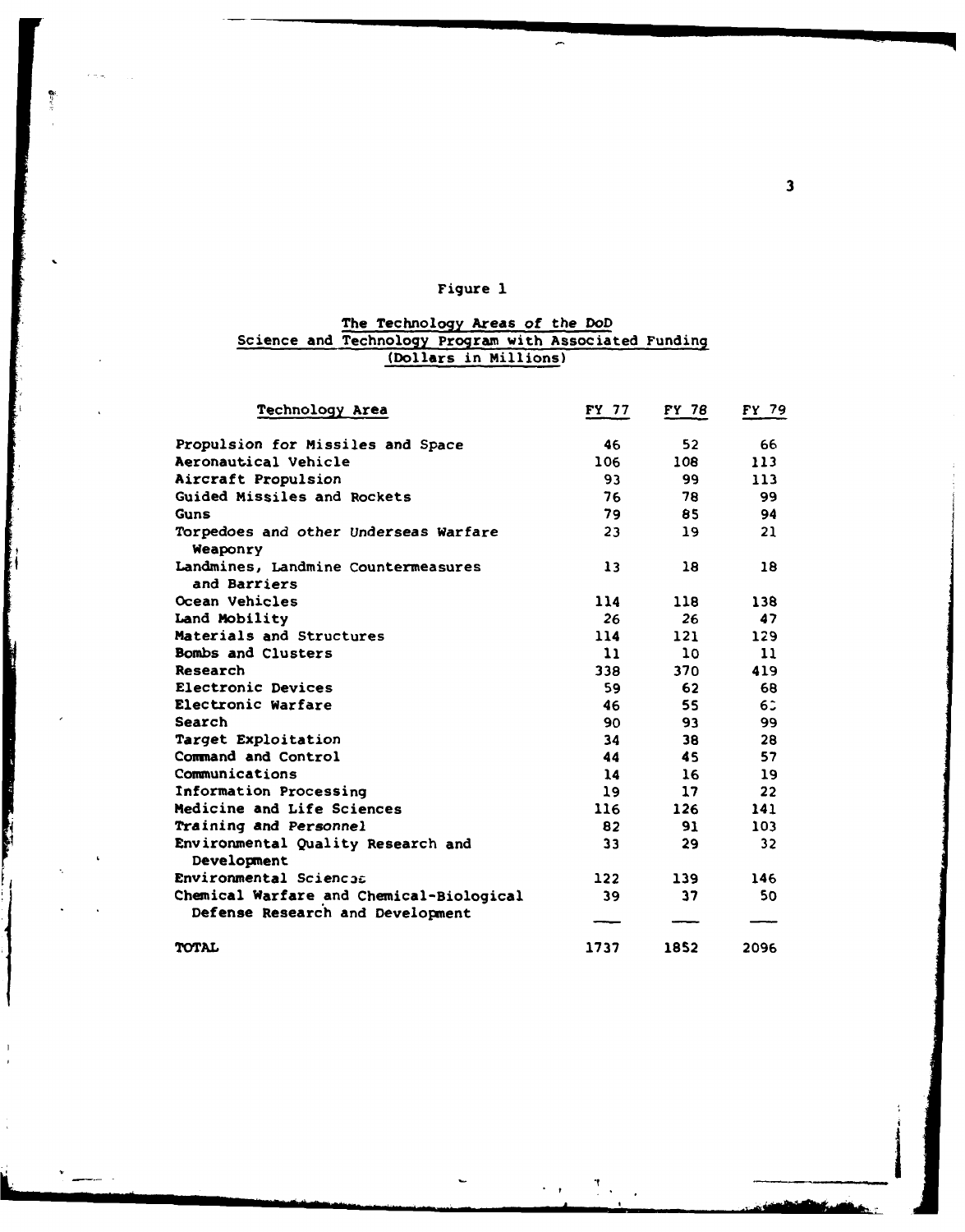component **o:** the Science and Technology Program. In the latter program, about **70** percent is carried out **by** industry and **30** percent **by** DoD laboratories. The in-house laboratories' principal area of participation is in exploratory development.

**A** strong contract program is important to the Science and Technology Program and to the effective transfer of new technology to system development. Reasons for this include:

- o The **U.S.** is committed to using industry as the prime source for the development and production of almost all new military hardware. The technology transfer problem is therefore facilitated if much of the technology is developed in industry in the first place.
- o Industry has particularly high technology skills in certain areas and large investments in special facilities that we cannot afford to duplicate in-house, e.g., for the production of solid state electronic devices and systems and for precision machinery, such as gas turbines.
- o Our well-spring of effort in the fundamental sciences is academia, and we rely on academia for many of our basic advances.

**CONTRACTOR** 

On the other hand, a healthy DoD laboratory system is a necebsity. In areas of limited industrial or academic interest, such as explosives research, explosive ordnance disposal technology, and chemical warfare, the DoD laboratories are virtually our sole source of expertise and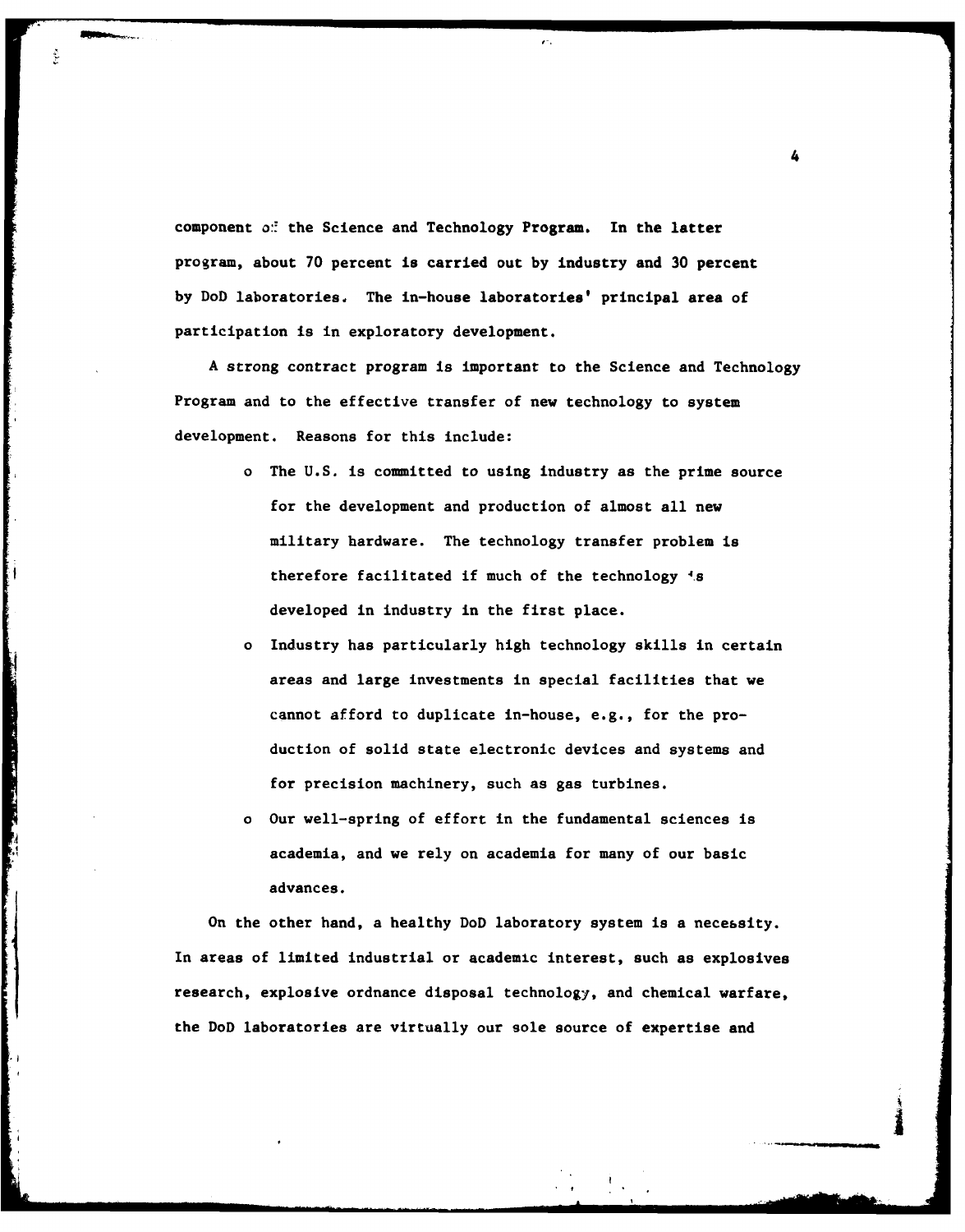certainly our best source. Second, even though we must often turn to 4ndustry for fabrication of experimental devices and apparatus, it is often appropriate and **highly** desirable to have the experimentation, testing and evaluation done in whole or in part in the DoD laboratories and to use their familiarity with Service problems to decide in what direction the technology should be pushed. It is often necessary to do the testing there, since many of our labs have unique test facilities. Lastly, in order to be smart technical buyers, we must maintain a cadre of people with state-of-the-art knowledge who do not have commercial allegiances and who can provide a quick response to urgent DoD problems. This cadre must be reasonably permanent to provide a corporate memory of past problems, successes and failures and to preclude repeating previous mistakes. We feel the best way to achieve this is via an active and technologically involved in-house RDT&E community staffed **by** career people. To maintain their skills and to command the respect of our contractors, they must personally be involved in technology.

The performer distribution of the DoD Research, Development, Test and Evaluation (RDT&E) Program is estimated to be as follows:

|                                                       |          | RDT&E BY TYPE OF PERFORMER |                |                |
|-------------------------------------------------------|----------|----------------------------|----------------|----------------|
|                                                       |          | $($ \$ in Millions $)$     |                |                |
| Performer                                             | FY 1977  | FY 1978                    | <b>FY 1979</b> | <b>FY 1980</b> |
| Industry                                              | 7,258.8  | 7,920.6                    | 8,664.9        | 10,101.3       |
| Government In-House                                   | 2,832.5  | 2,969.0                    | 3,176.8        | 3,417.1        |
| <b>Federal Contract</b><br>Research Centers<br>(FCRC) | 190.8    | 198.6                      | 230.2          | 261.5          |
| Universities                                          | 306.0    | 324.4                      | 396.1          | 418.8          |
| Total RDT&E                                           | 10,588.1 | 11,412.6                   | 12,468.0       | 14,198.7       |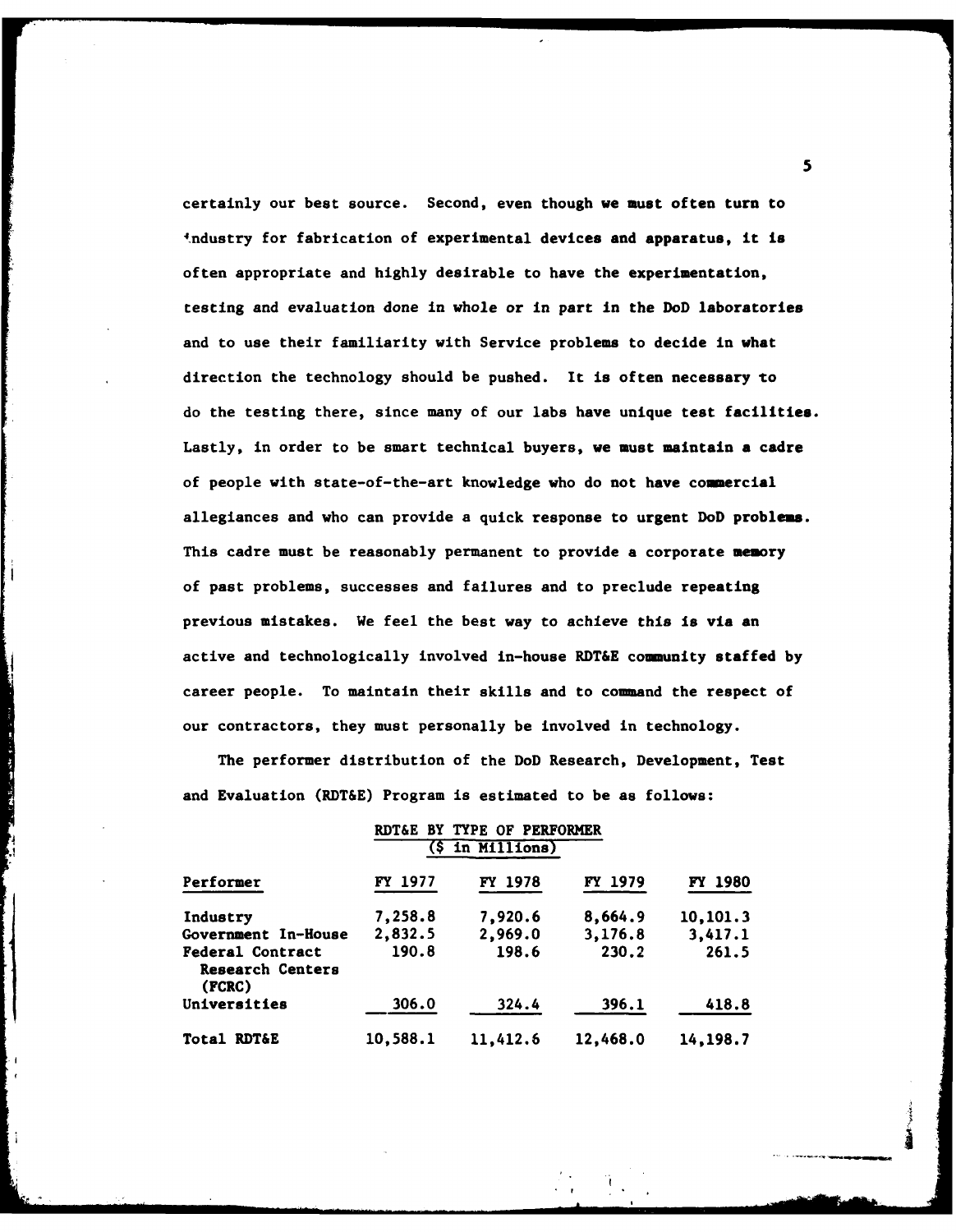As you can see, the DoD depends heavily on the private sector to provide the products and services that ultimately make up the defense forces of the country. Within the FY **1979** request of \$12.5 billion for DoD RDT&E, approximately **\$2.6** billion is for the Science and Technology Program. The Science and Technology Program performer distribution is, as I indicated earlier, oriented more toward in-house performance as **follows:**

|           | (Percentage) |         |  |
|-----------|--------------|---------|--|
| Service   | FY 1975      | FY 1977 |  |
| Army      | 66           | 56      |  |
| Navy      | 45           | 38      |  |
| Air Force | 42           | 42      |  |
| Total     | 42           | 37      |  |

Performed In-House

You will note that there has been a shift in science and technology performance, in **a** percentage sense, from the in-house activities to the private sector. This resulted from a Department conclusion in 1974 that there should be a reversal of the trend toward performing an overwhelming portion of the Science and Technology Program in-house. However, it was not considered prudent to return to decade past levels but rather accept an intermediate **l#vel** of **35** percent in-house **by** each Military Department. This would preclude major disruptions and would recognize specialized areas where iqdustry does not maintain a strong technology capability. It **was** anticipated that when Military Department **Science** and Technology Program activity was combined with similar Defense Agency activity, the overall in-house level would **be approximately 30 percent.**

**THE CONTINUES OF STREET** 

**6**

*L*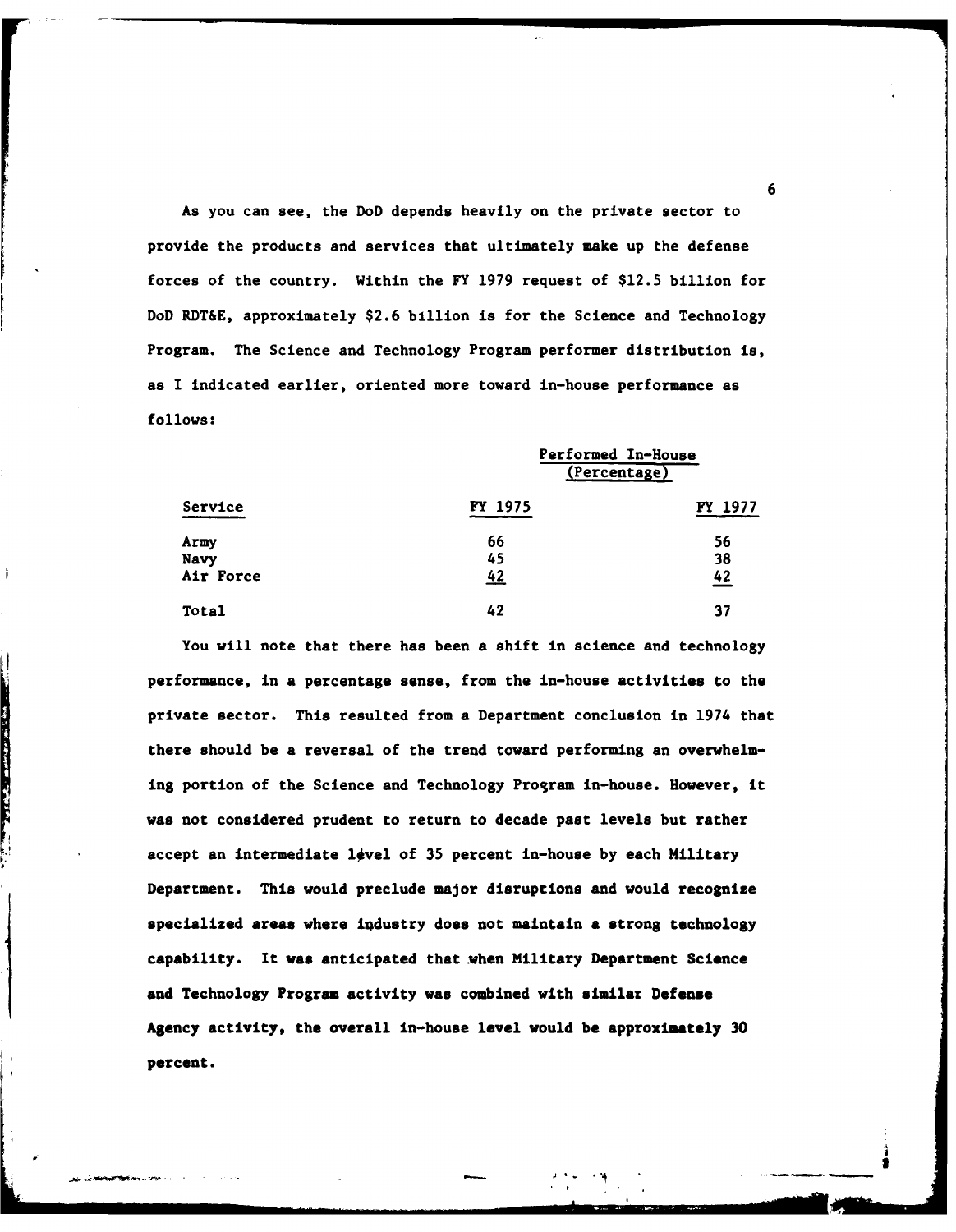The direction concerning the level of in-house Technology Base activity was applied at the overall Military Department level and did not establish minimum goals for any defense research installation within the Military Departments. This provided the Military Departments with maximum flexibility while achieving this goal.

As a step toward implementing this goal, in **1975,** the Office of the Secretary of Defense directed that certain manpower reductions be taken in the RDT&E Program. The manpower drawdowns which were agreed to **by** the Services were as follows: Army **2900,** Navy **3000** and Air Force **1000.** The end-strength 1974 was the base from which the drawdown would be taken, and the drawdown was to be completed by the end of FY 1978. The manpower strengths (in thousands) in the RDT&E Program are as follows:

|           | FY 1974<br>$\overline{\text{Actual}}$ | FY 1977<br>Actual | FY 1978<br>Planned | FY 1979<br>Planned |
|-----------|---------------------------------------|-------------------|--------------------|--------------------|
| Army      | 25.2                                  | 23.2              | 23.0               | 23.1               |
| Navy      | 39.5                                  | 35.9              | 34.6               | 32.3               |
| Air Force | 21.7                                  | 18.7              | 18.8               | 18.1               |
| Total     | 86.4                                  | 77.8              | 76.4               | 73.5               |

Subsequent events in DoD led to greater reductions than the original **6900** that were "directed". These reductions in RDT&E, in my view, have reduced the percentage of RDT&E performed in-house. There was also, of course, substantial funding increase in the Science and Technology Program over this period because of the recognition **by OSD** and the Congress that a strong Science and Technology Program was essential to long-term interests of national security.

**7**

**!.**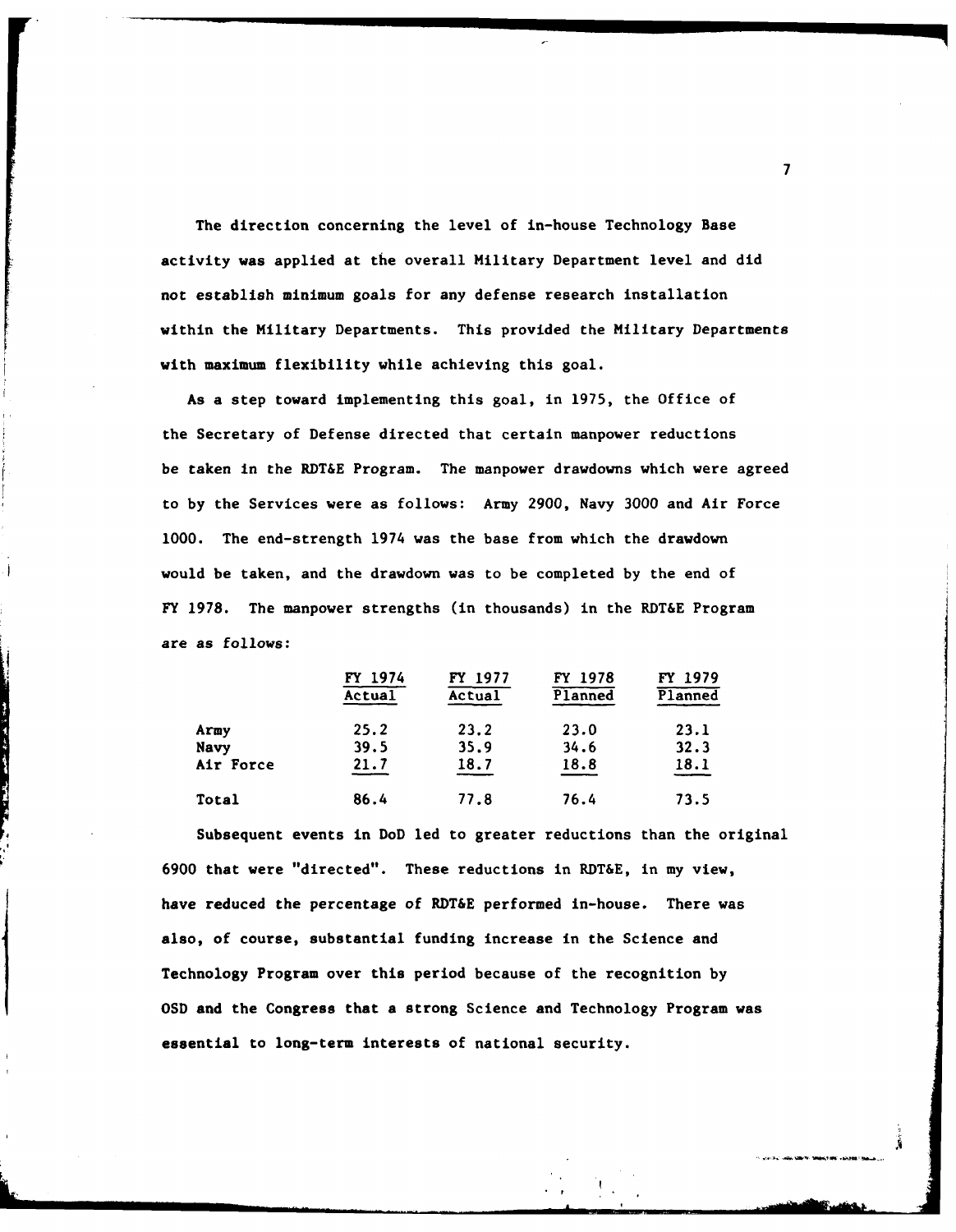The measurement of the effects of our current performer distribution is difficult to quantify and the time span since implementation has not been sufficient to make valid observations as to the productivity of the shift toward the private sector. However, I am aware that this shift has created concern on the part of personnel within our laboratory system as to the long-range role of DoD in-house laboratories.

The distribution of work between DoD laboratories, industry and academia is affected **by** a number of factors such as the past history of in-house laboratory achievements, the available industrial vs. laboratory capability in any one technical area (e.g., large caliber guns as contrasted with aeronautical propulsion) and, to an extent, the breadth of the commercial base of technology (aeronautical propulsion).

B. **DOD SCIENCE AND TECHNOLOGY** PROGRAM RESPONSIBILITY **AS** RELATED TO **DOD** LABORATORIES

As noted earlier, the DoD Science and Technology Program objectives are to advance the state-of-the-art in a broad spectrum of technologies which are applicable to future military needs and prevent technological surprise. The program is balanced between near and long-term projects in order to maintain our technological superiority over potential adversaries.

The Office of the Secretary of Defense interprets Administration policy and provides general overall force, programmatic and fiscal guidance to the Military Departments. The Military Departments are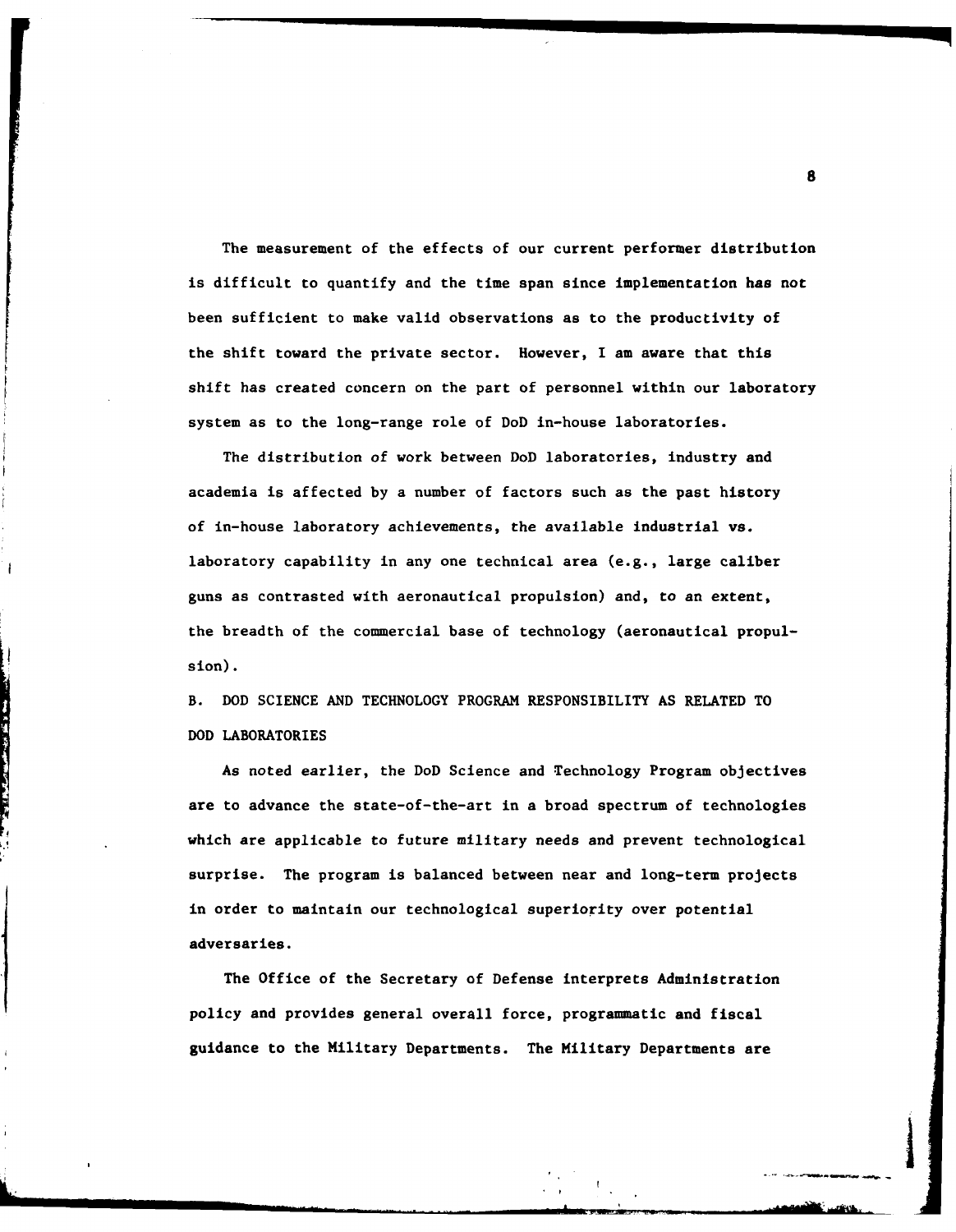responsible for program planning and, after Office of the Secretary of Defense review and Congressional appropriation, for program execution. Within the Military Departments and Defense Agencies, the Headquarters staffs:

- o Communicate and prioritize needs
- o Formulate policies and investment strategies
- o Review performance, and

o Monitor laboratory/contractor interfaces

The in-house RDT&E activities as DoD mission elements are responsible for:

- o Support to Program Managers involved in system development and acquisition, and
- o Maintenance of the Science and Technology Program in their area **by:**
	- **-** Performing program planning
	- **-** Performing the in-house work

**-** Defining and supervising contract efforts

Flexibility is provided in the system **by** establishing appropriate levels of funding reprogramming authority at various management levels. For example, the Military Departments have authority under most conditions to reprogram up to \$2 million into program elements within their RDT&E programs. The level of reprogramming authority at each laboratory is a function of the size of the laboratory and the diversity of its technical program.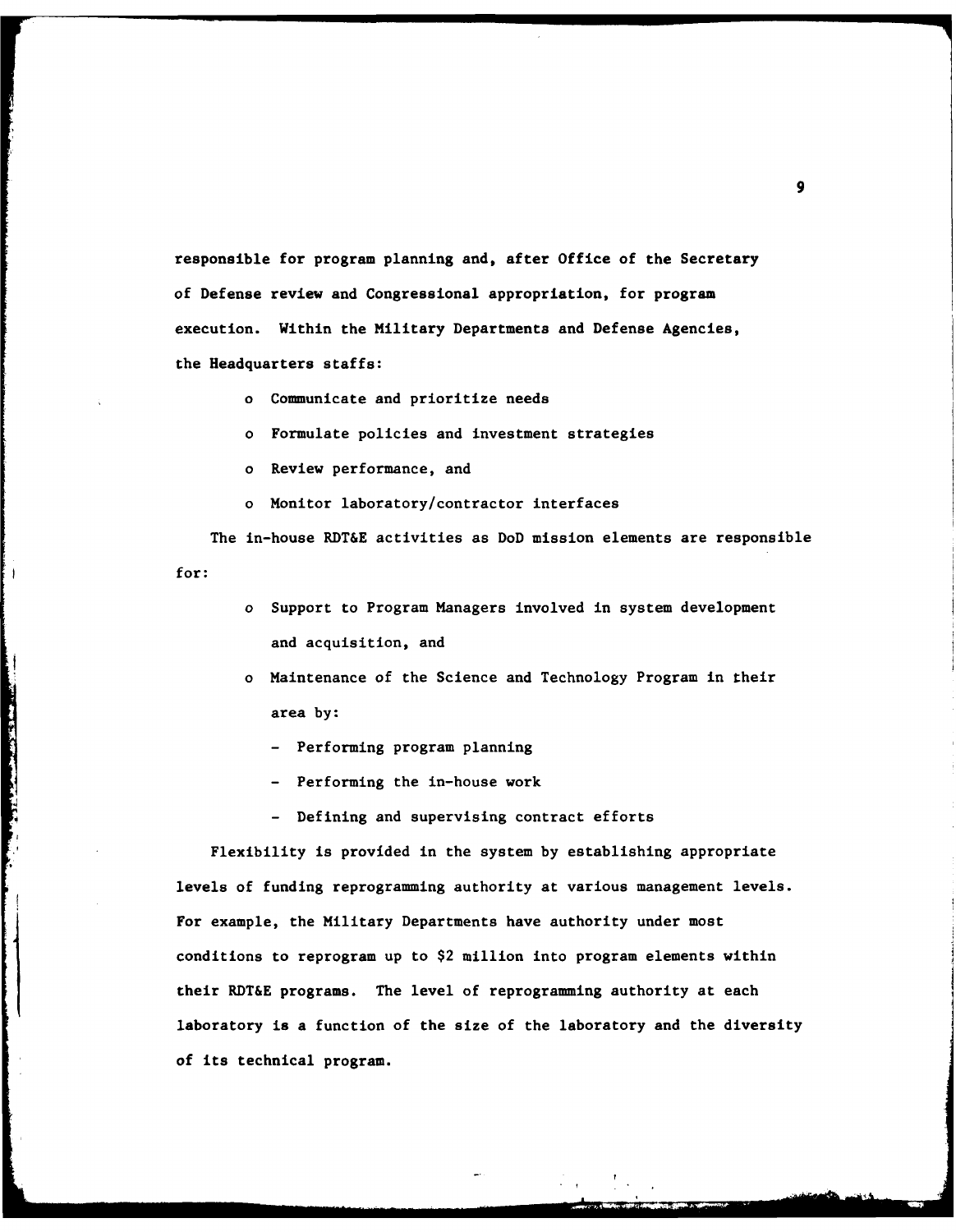The in-house laboratories have several major sources of funds: **(1)** those from their Headquarters which are applied to the Science and Technology Program and other Departments and (2) those for which they are reimbursed for work performed for program development and acquisition offices. The former work is primarily aimed at furthering technology in a particular area while the latter emphasizes concept formulation, design studies, acquisition support and testing and evaluation of components and systems. Generally, the DoD laboratories as a group receive approximately 40-45 percent of their funding from the Science and Technology Program.

### C. DOD LABORATORIES AND THEIR PRIMARY RESPONSIBILITIES

and the property of the company of the company of the company of the company of

The structure of the in-house RDT&E organizations varies from full spectrum military platform (missiles, underseas warfare) oriented organizations performing all categories of RDT&E to technology (avionics, aeronautical propulsion) laboratories whose work is oriented heavily toward the Science and Technology Program. Very high risk but high payoff RDT&E requiring management directly from the Office of the Secretary of Defense is generally done by the Defense Advanced Research Projects Agency (DARPA) which accomplishes its mission, again, primarily through the in-house laboratory structure. The predominance of system engineering and technical direction **(SE/TD)** support to prototype engineering, system development and other acquisition functions is performed **by** in-house DoD activities. Overall, this arrangement gives the Department efficient and effective technical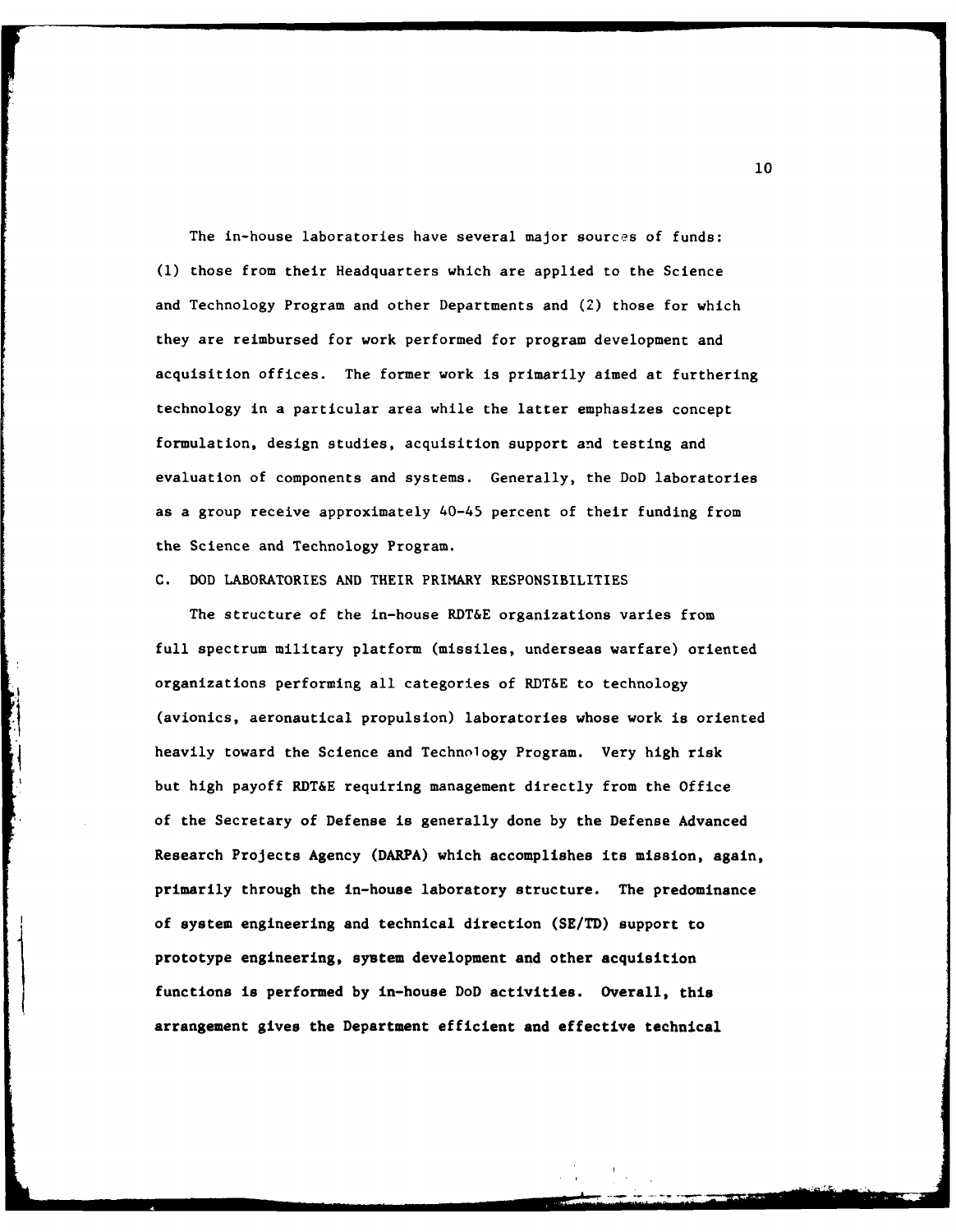management and good technology transfer from ideas to product. It also is consistent with the goals of 0MB Circular **A-109** on Major System Acquisitions.

Circular **A-109** recognizes the need on a government-wide basis, and specifically within DoD, for a strong Science and Technology Program to provide the options for meeting future mission needs of the agencies involved. The DoD laboratories have the principal responsibility for formulating a broad-based program attuned to our long-range mission deficiencies, performing a portion of the required research and development and providing the government/private interface for that portion which they do not perform. The resulting Science and Technology products place the Department of Defense in a position to proceed in the major system acquisition process under the guidelines of Circular **A-109.**

Using our Defense Systems Acquisition and Review Process, we find that the Mission Need Statement, or what we call Milestone 0, Program Initiation, provides for more attention to strengthening the "front end" of the acquisition process so that proper management attention and visibility are focused before programmatic commitments are made. Our DoD laboratories are expected to provide increasingly more help to Program Managers in the evaluation of competing concepts. In addition to this role, we txpect the laboratories to continue to participate in competitive development of system design concepts to the maximum extent possible. We are now working out details of how far

**Contract of the Company of Company's Company of the Company of Company's Company's Company's Company's Company**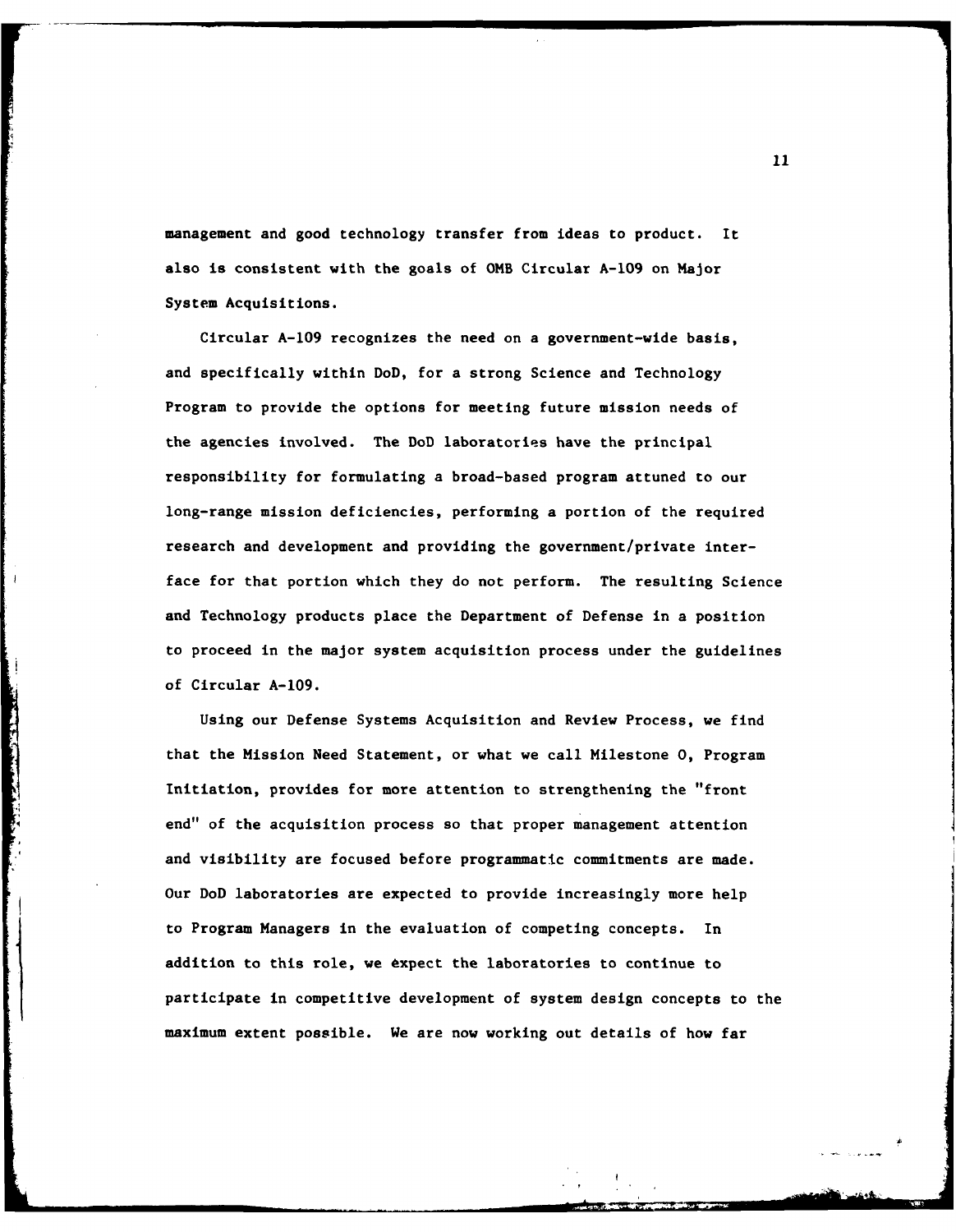### BRIEF BIOGRAPHY

# RUTH H. **DAVIS**

Dr. Ruth H. Davis is Deputy Under Secretary of Defense for Research and Advanced Technology, Office of the Under Secretary for Research and Engineering, Office of the Secretary of Defense. Before coming to **OSD,** she was Director of the Institute for Computer Sciences and Technology of the Commerce Department's National Bureau of Standards. During her public service career, Dr. Davis has received many awards including the National Civil Service League Award in **1976,** the Rockefeller Public Service Award for Professional Accomplishment and Leadership in **1973** and the Department of Commerce Gold Medal in **1972.** She has also been elected to membership in the National Academy of Engineering and the National Academy of Public Administration. She serves on the Electric Power Research Institute Advisory Council, on the Board of Directors of the American Association for the Advancement of Science and on other scientific and technical advisory groups and councils. Dr. Davis received her B.A. degree from American University in **1950** and her M.A. and Ph.D. degrees in **1952** and **1955,** both from'the University of Maryland.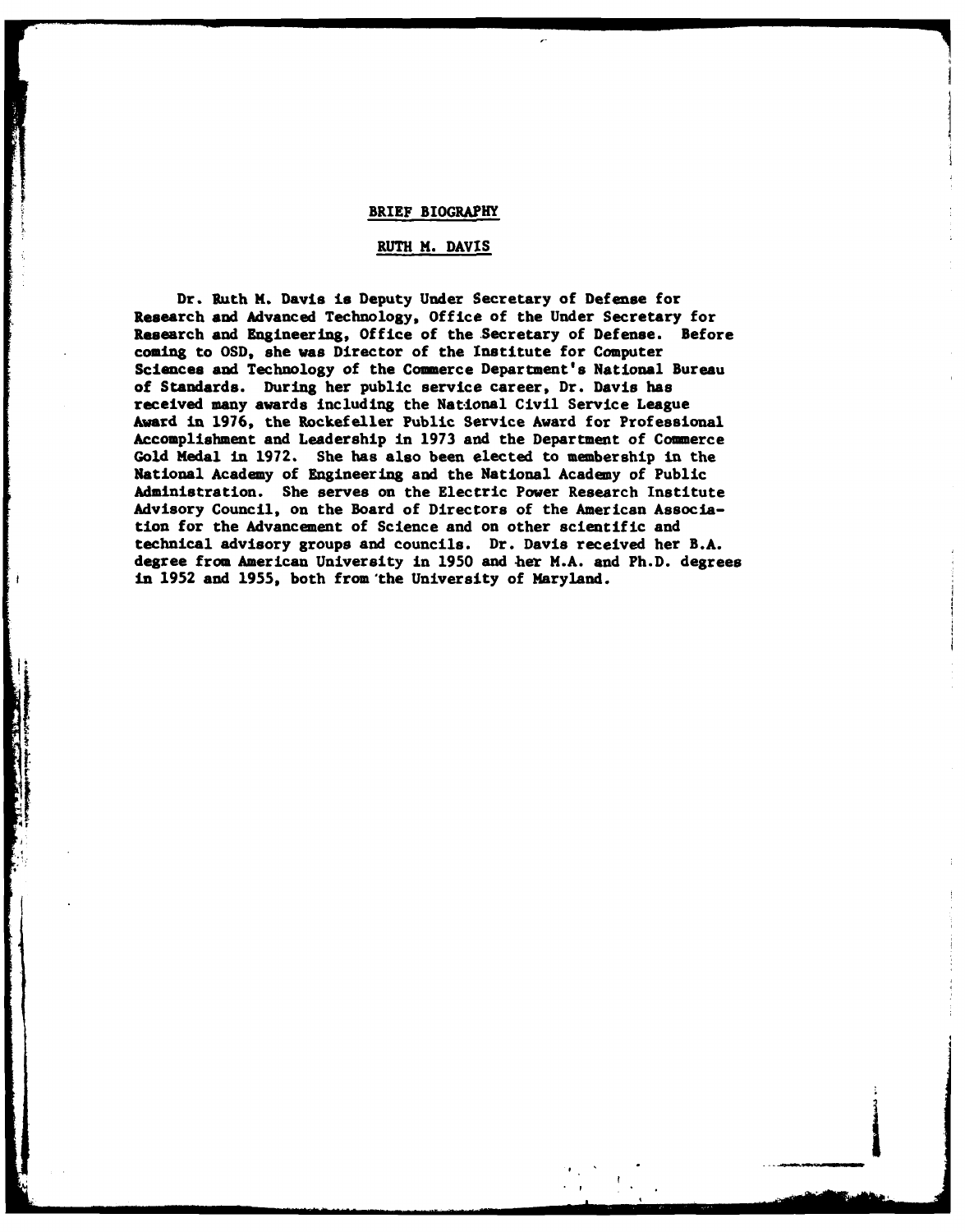into our program development cycle they should participate. Our final process will have to ensure a flow of ideas to Industry, because we do not intend to waste the valuable resources represented **by** our in-house laboratories.

As we proceed into the System Acquisition process, I would like to outline another important function of the laboratories. The Development Coordinating Paper (a major internal decision paper) requires at Milestone I, Demonstrations and Validation, and at Milestone II, Full Scale Engineering Development, a Technology Assessment Annex **(TMA)** that will identify any areas of technology risk remaining in the program and describe plans for addressing these risks. The **TMA** is prepared **by** the program manager, assisted **by** a laboratory or laboratories selected for this purpose. This function places substantial responsibility on the laboratories as it relates to major systems.

The basic functions of the laboratories have not changed dramatically over the past years. The Department periodically has made changes intended to provide better in-house support to DoD. Among these are:

and the state of the state of the state of the state of the state of the state of the state of the state of the

- o Adjustment of the amount of work performed in-house (as discussed earlier).
- o The concentration on policy setting, prioritization and program assessment at the Headquarters levels.
- o The concentration of detailed management of the Science and Technology Program at the laboratory level **by** those closest to technology, and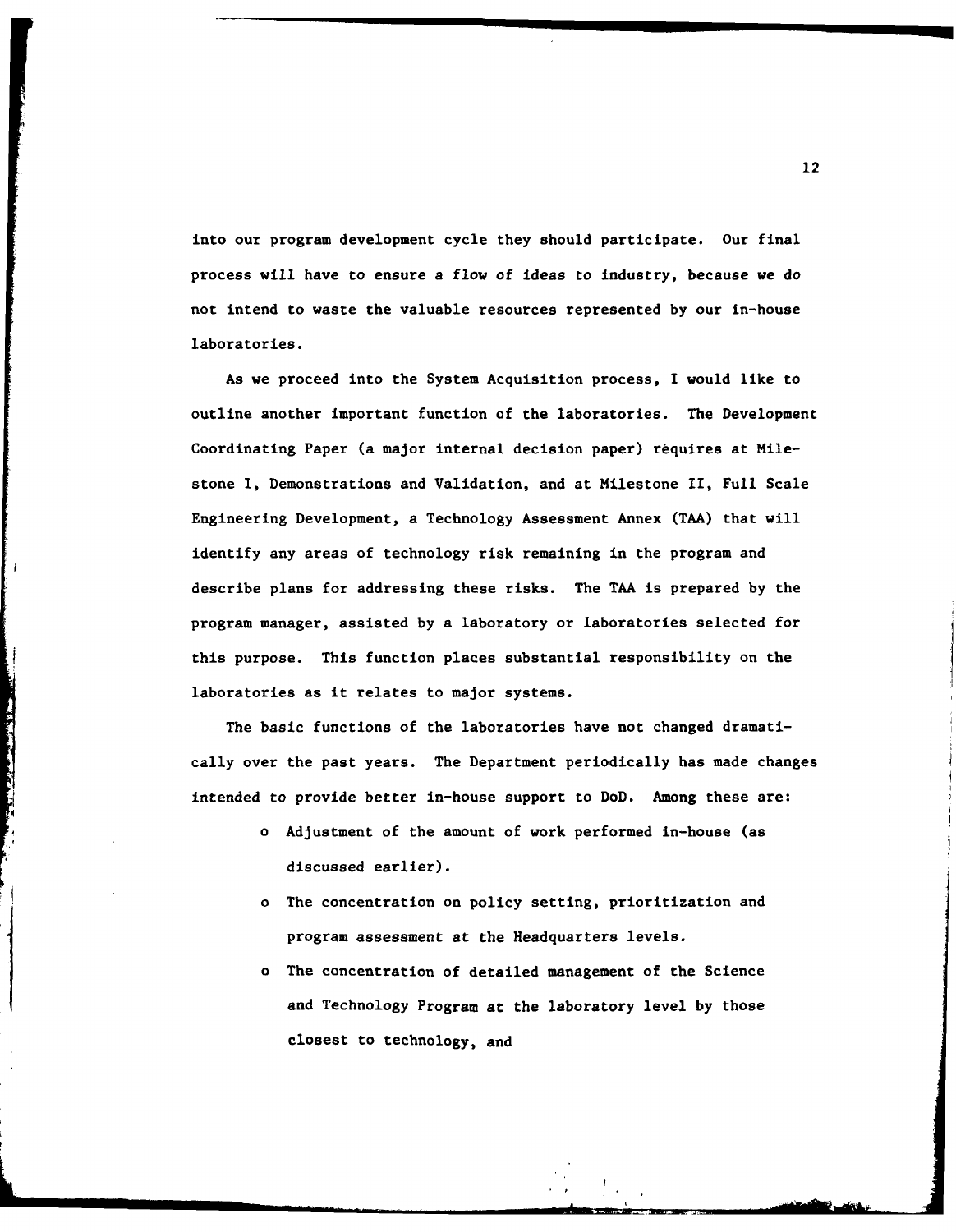o The use of "block" or institutional funding as part of alaboratory's budget in order that programs can be developed, for submittal to high headquarters, as perceived **by** the Laboratory Director.

## **D.** TECHNOLOGY TRANSFER

ķ

The Contract of Second Second Second Second Second Second Second Second Second Second Second Second Second Second Second Second Second Second Second Second Second Second Second Second Second Second Second Second Second Sec

Technology transfer from laboratory to fielded products in the defense community relies on a variety of steps. The private sector is the final developer and producer of practically all our equipment and systems. They also perform about **60** percent of the Science and Technology Program. This interaction on a day-to-day basis provides, in conjunction with good scientilic and technical information (STINFO) clearinghouse services, what I believe is a practical and effective means of accomplishing the difficult process of technology transfer.

Another important step is the limitation we place on ourselves to pursue only projects and programs that have a potential relationship to a military function or operation. We are a mission agency and confine our activities to national security. Hence, technology transfer of importance to us is bounded in its scope.

Nevertheless, the products of military RDT&E do have great secondary or "spinoff" potential. We place the results of our RDT&E in the National Technical Information Service (NTIS) and the Smithsonian Science Information Exchange (SSIE) to make them readily available to the public. We are the major participant in the Federal Laboratory Consortium for Domestic Technology Transfer, which is an informal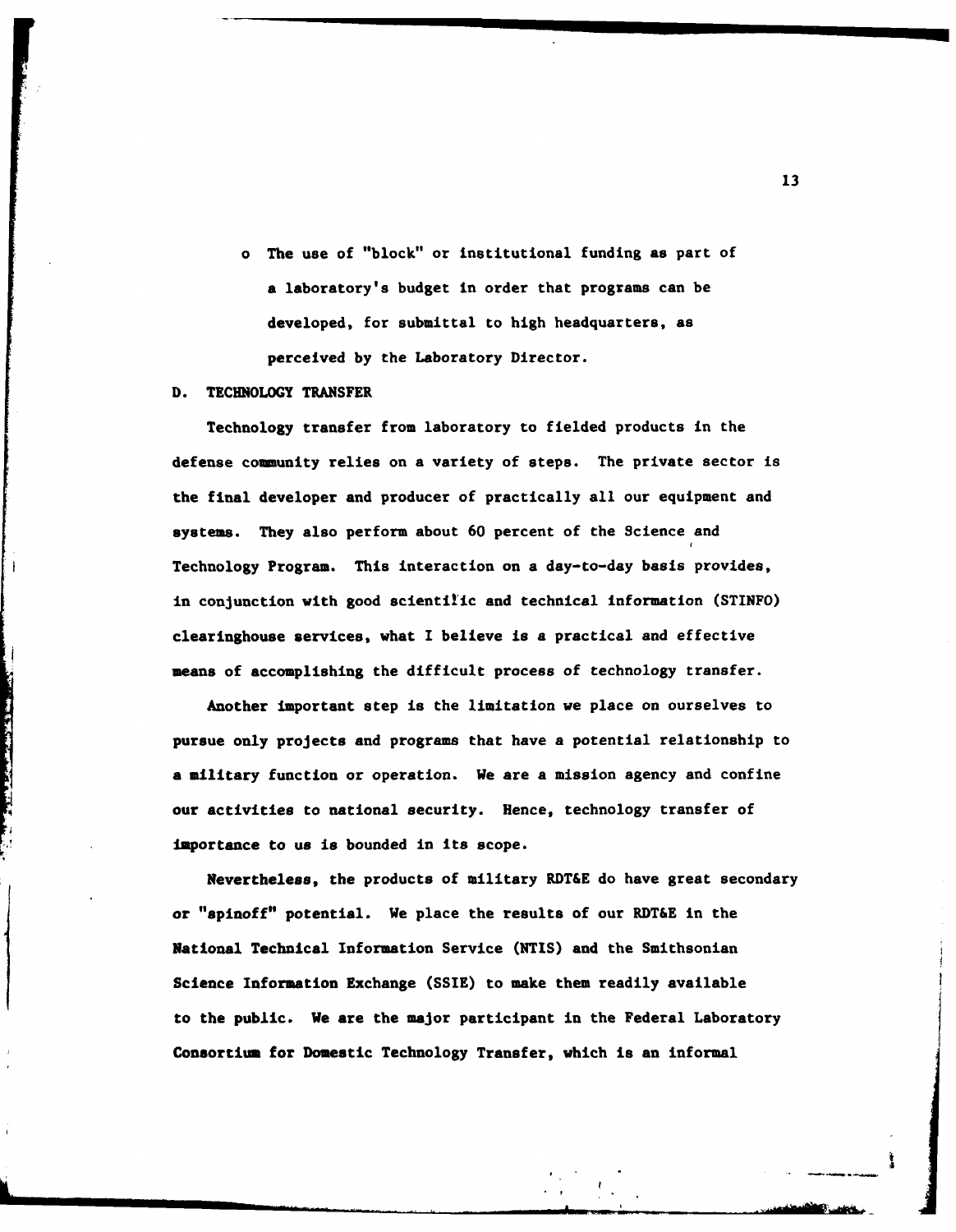grouping of Federal laboratories banded together to promote the application of technology developed in Federal laboratories to critical domestic problems.

And finally, technology transfer is made dramatically easier **by** the very fact that industry, the sector of our economy that can best effect technology transfer within the private sector is the major DoD RDT&E performer and ultimate producer of our products. You don't have to look far--to commercial aircraft, jet engines, calculators, for eample--to see the spinoffs from DoD RDT&E.'

### **E. CONCLUSIONS**

The Under Secretary of Defense for Research and Engineering has indicated his desire to maintain strong and viable in-house research and development activities within the Department of Defense to provide needed research and development direction and technical support functions to DoD system development offices.

We do not allow ourselves to become complacent about the status quo of our in-house laboratories. We review our DoD laboratory program periodically to assess its products, its missions and its resident competency. We try to make realistic adjustments in the DoD laboratory program as dictated by changing technologies, defense requirements and<br>other national considerations.

have presented some highlights of our Science and Technology Program and our RDT&E organization. The Program is closely coordinated